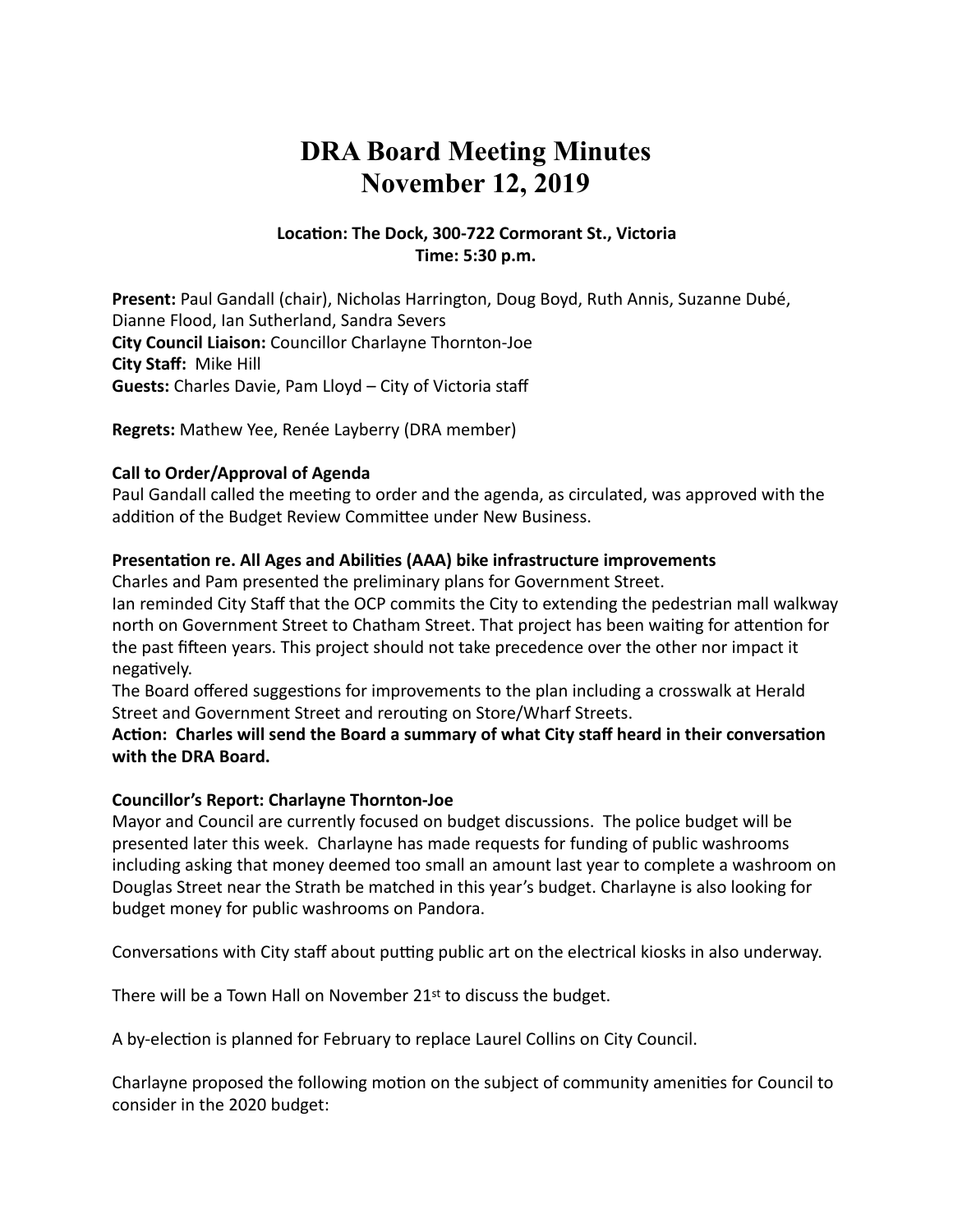"That Council consider as part of the 2020 Budget discussions the allocation of some new assessed revenue for parks and greenspace acquisition and amenities in neighbourhoods where development is occurring."

Douglas Street improvements - Because of major underground work needing to be done on Douglas Street, improvements in the streetscape will not happen until those underground infrastructure upgrades have been made.

### **Questions on Downtown Update: Mike Hill**

# Report attached to minutes.

An update on the Johnson Street bridge completion will be coming before Council on Thursday. The Liquor Control Board presentation will take place tomorrow morning. The VCAN summit takes place on Saturday morning. A decision was made by VCAN to make this

for VCAN members instead of neighbourhoods although members of residents associations are invited to attend. The conversation will focus on how other cities relate to their neighbourhoods. 

A report on equity will be coming to Council in January. Action: Mike will send the link to the equity report to the Board.

# **Business Arising from the Minutes**

**Community Amenities**- Charlayne had reported back on this item in her Councillor's report. **Mailbox** – Given the small amount of mail received for committees other than Land Use, the Board decided to maintain the present arrangement.

**Communications Policy-** Conversation on this item is postponed until February 2020. Land Use- The summary document which compares Vancouver and Victoria's OCP and land use planning processes is proving to be more complicated than anticipated. It will be created at a later date.

**Communications/Membership Committee (CMC)**- The address has been updated. Paul and Mike checked with the Dock about swipe cards for Board members. That is not possible The cell phone numbers of the Board members will be sent separately from the minutes to Board members.

**AGM-** This conversation will be reported on in the CMC report.

**Truth and Reconciliation-** Volunteer names have been received.

**Urban Ecology/Urban Agriculture Committee** – Nicholas has not had an opportunity to follow up with Synergy Enterprises and FED.

# **New Business**

**Building Space-** Concerns have been expressed about the limitations of access to the space at the Dock and whether there are better options for the DRA in other locations. Paul has checked with KWENCH on Store Street about whether we could rent space in that facility. There was discussion about the security issues at City Hall which resulted in the DRA being moved to the Dock and whether in fact, the DRA could return to the space at City Hall.

Action: Charlayne will check with City Hall about moving back to that meeting space. Action: Paul will continue to gather information about the possible KWENCH option.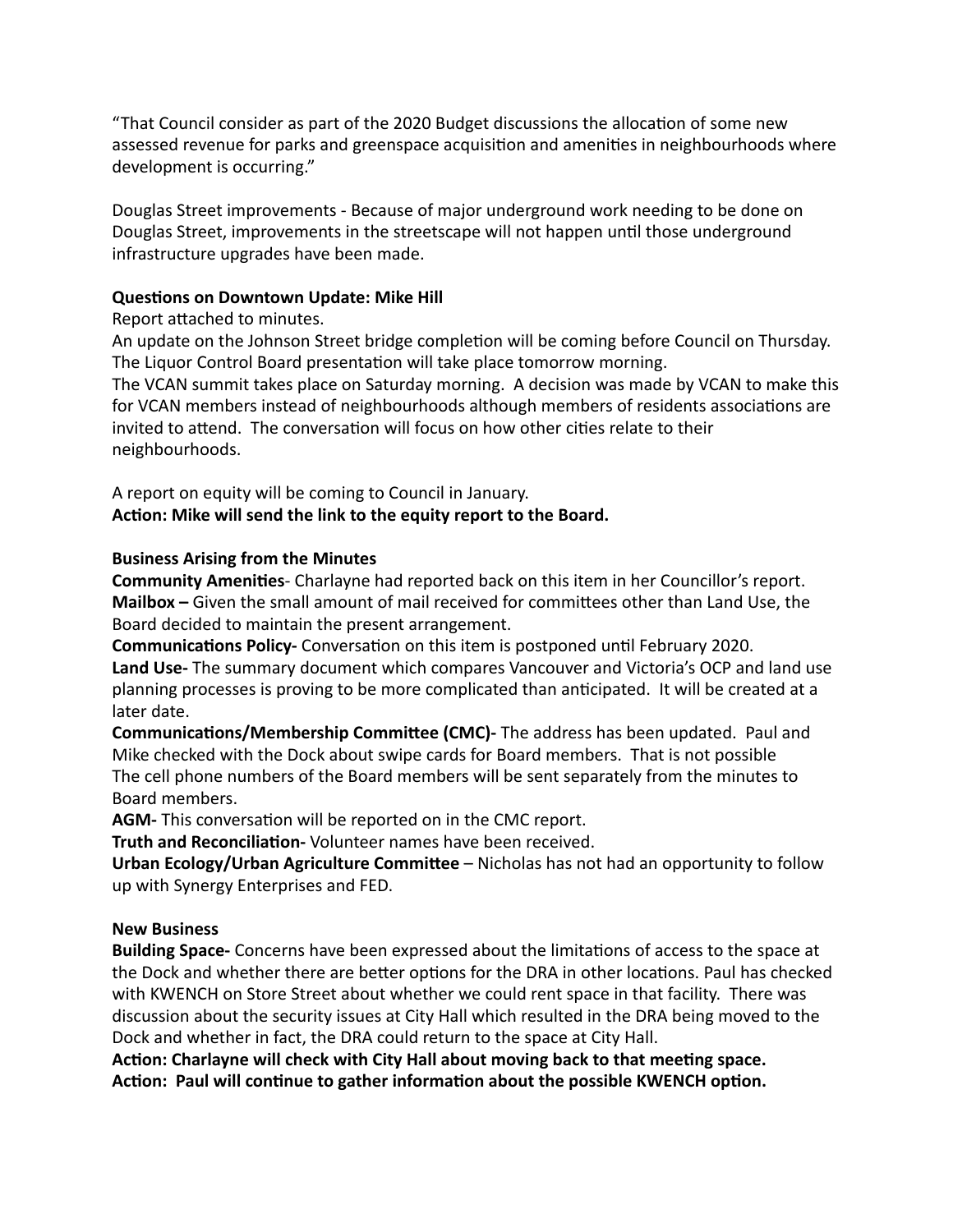**Budget Review Committee-** Doug asked for two or three people to volunteer to participate in a review of the City's budget document now posted on the City website. Responses to the proposed budget need to be submitted by mid-December.

Action: Doug will put a call out for volunteers in the upcoming newsletter.

Action: Ian will check with Wendy whether she would be interested in participating. Action: Mike will work with Doug on the review process.

# **Questions on Standing Committee Reports**

**1)** Land Use Committee (LUC)

The conversation was moved in the agenda to the *in camera* session.

- **2)** Urban Livability Committee (ULC)
	- Report attached.

Doug asked whether issues re. noise were still going to be part of the mandate of the ULC. Paul responded that the noise bylaws will be reviewed in 2020 and the ULC will be offering a response when the review happens. Charlayne referenced the challenge of noise in heritage buildings where windows are single pane glass. Concern about vehicles beeping as they reverse becomes more challenging when those vehicles are commercial rather than city owned.

Charlayne also highlighted a debate coming up at City Hall this week that was not highlighted in the ULC report. The Pandora Street fence on the 844 Johnson Street property exceeds bylaw height restrictions for front yard fencing. The Pandora side of the property is deemed to be the front yard because the width of the property is wider on Pandora than it is on the Johnson Street side. This is the case, despite the fact that there is no public access on the Pandora side. Council is debating whether BC Housing should be required to remove the existing non-conforming fencing and put up fencing within the bylaws. Charlayne informed the Board that although BC Housing put the fence up in contravention of the bylaw, the broader fence bylaws need review. Her position is that the fence that is currently in place provides safety for residents of the Johnson Street community and does not create a "fortress-like" appearance to properties on Pandora Street.

Action: The ULC will write a letter in support of leaving the fence as it currently stands.

**3)** Urban Ecology/Urban Agriculture Committee (UEC)

Nicholas reported that the work at the Community Garden continues. Some funds from the City are unspent and will be returned.

4) **Communications/Membership Committee (CMC)** Report attached.

The Board discussed the cost for the holiday event at the Lido and agreed to the rate of \$25/person for everyone who attends.

An additional suggestion for a guest speaker at the AGM was the incoming Director of Planning whose name will be announced in the next week or so.

**5) Community Development Committee (CDC)** 

Report attached.

Motion: To change the name of the Community Development Committee to the Community Engagement Committee (CEC) to better reflect its current work. **Moved:** Suzanne Dubé **Seconded:** Doug Boyd **CARRIED**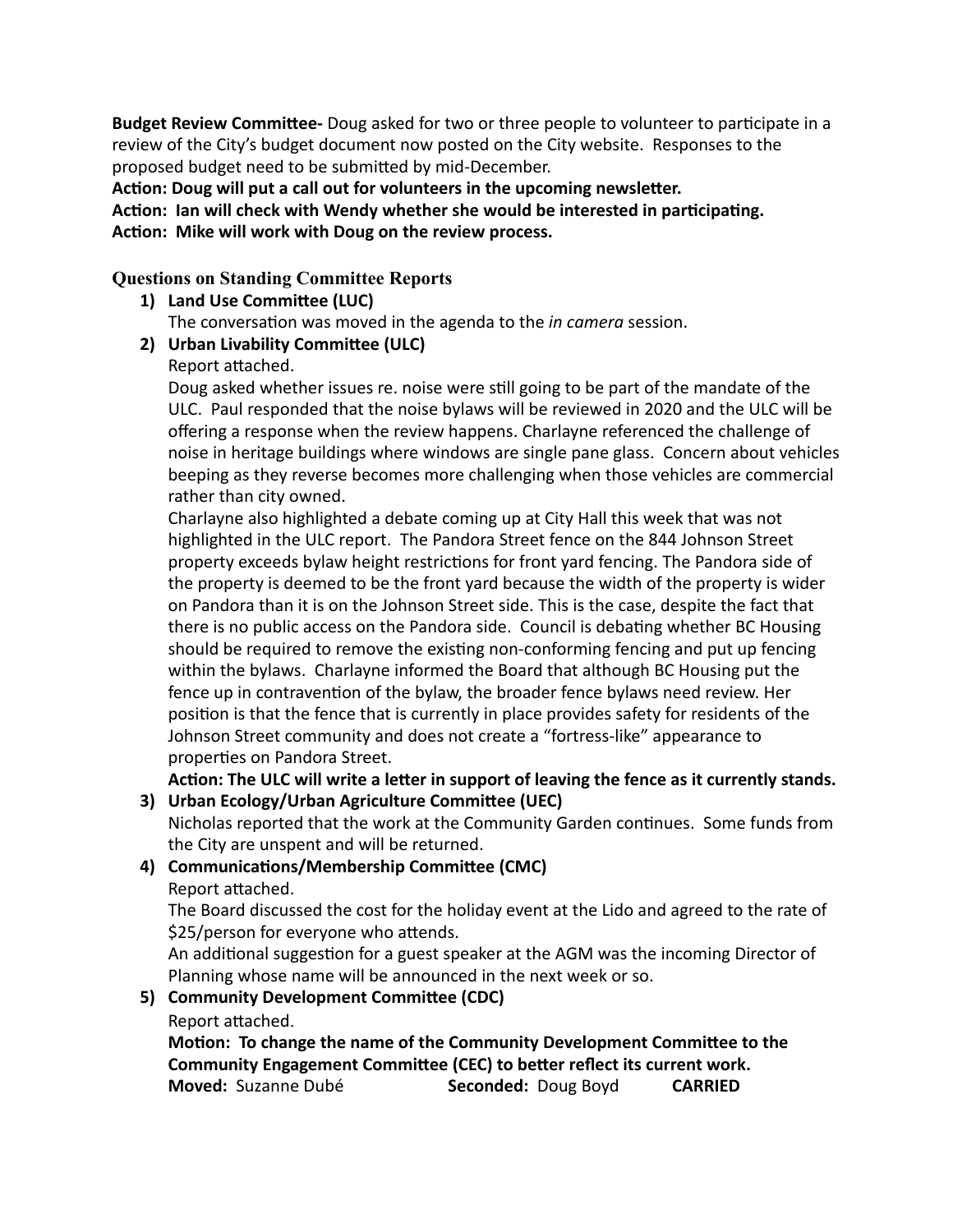The committee will be meeting on Saturday to finalize the draft postcard which was circulated to the Board by email. The Board suggested a change of the word "visionaries" to "creatives."

The CEC will print an initial five hundred postcards.

#### **External Meeting Reports**

1) Victoria Community Association Network (VCAN) Ian/Paul/Suzanne

The VCAN Summit meeting will be held on Saturday, November 16<sup>th</sup>, 9-1 p.m. at City Hall. Nicholas, Paul and Ian will attempt to attend the meeting on behalf of the DRA. Action: Ian will follow up a previous letter sent to Council by VCAN which did not receive any response.

#### **2)** Late Night Advisory Committee (LNAC)

Mike reminded the board of the liquor licensing meeting being held tomorrow. Doug and Paul will be going.

The Board moved to an *in camera* session to discuss land use issues.

#### **Meeting adjourned at 8:00 p.m.**

Next Board meeting - January 14, 2020

#### **Motions circulated by email October 13, 2019:**

Motion: To accept the October 8<sup>th</sup> Board meeting minutes as circulated by email.

**Moved:** Sandra Severs **Seconded:** Doug Boyd **CARRIED** 

#### **OCTOBER 14, 2019**

Motion: To approve the application of the Urban Livability Committee to the Great **Neighbourhood Grant process.**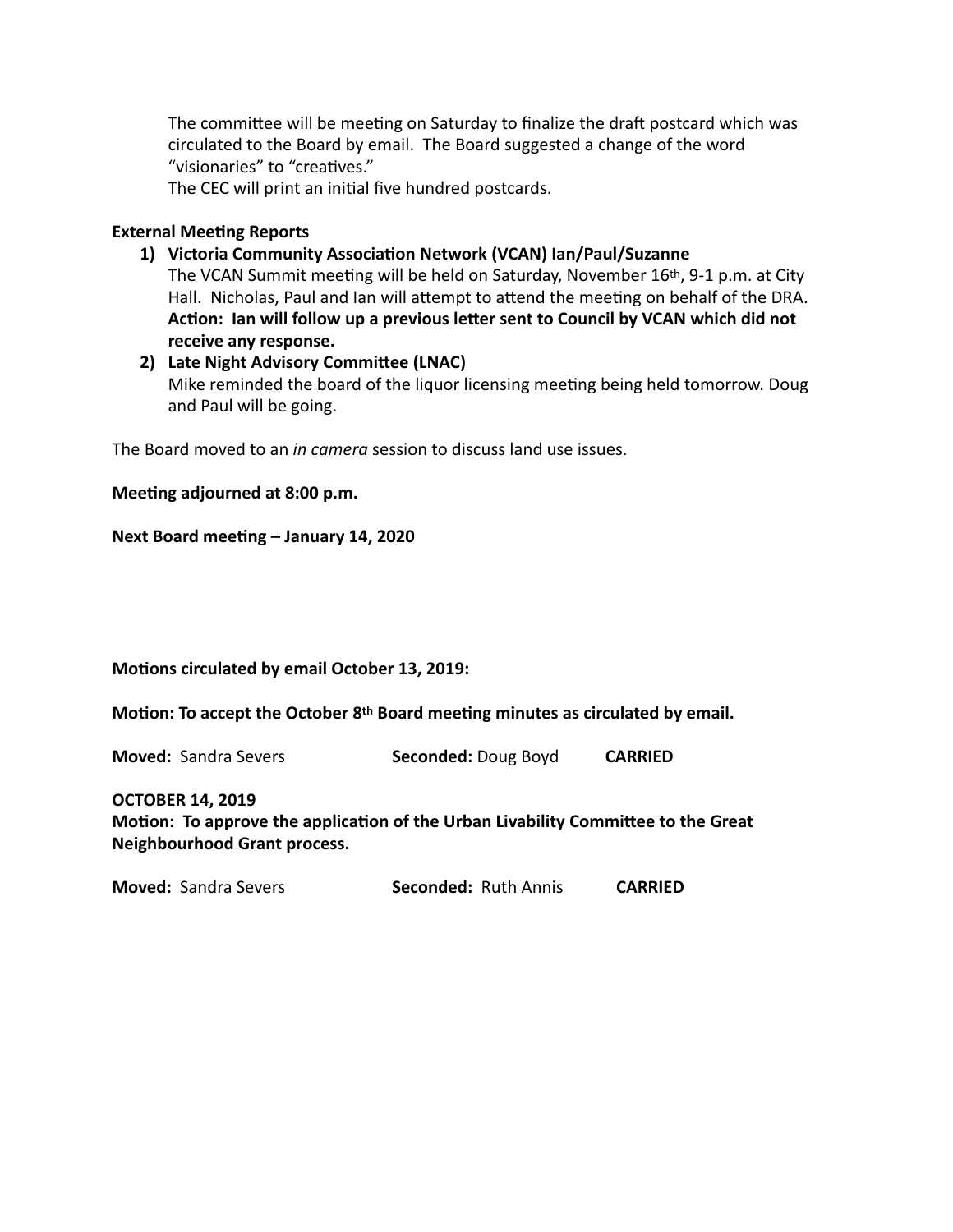

November 2019 Update

**Downtown** 



# **In Your Neighbourhood**

# **2020 City Budget**

On October 17, Council received a report introducing the City's draft 2020-2024 Financial Plan. Share your feedback at a Budget Town Hall and e-Town Hall on November 21 and fill out an online survey starting November 4.

# **Accessibility**

Council received a staff report on November 7 asking Council to endorse completion of a draft Accessibility Framework for the City. A consultant worked with the City's Accessibility Working Group to complete the comprehensive document over the last year.

# **Point Ellice Bridge Reopens**

The Point Ellice Bridge recently reopened to traffic. The project remains on schedule and the final upgrades will continue at the bridge site throughout November until completion. During November, the closure to eastbound traffic will still be necessary during evening periods Sunday – Thursday from 7pm – 5am, except for Friday/Saturday evenings when it will remain open.

The \$6.1 million project includes repairs to the concrete deck, rust protection of the steel, resurfacing the bridge deck, and stripping and painting the steel on the underside of the bridge. The City appreciates the public's patience during the remaining weeks as we complete this important maintenance to ensure the Point Ellice Bridge will continue operating for decades to come.

# **Municipal By-election**

On November 7, Council received a staff report indicating the resignation of Councillor Laurel Collins and that staff are now reviewing plans to conduct a by-election in the coming months.

# **Approaches to Equity**

On October 17, Council received a report with background information and a presentation on equity and community wellness approaches in other jurisdictions, key equity lens definitions and considerations, and seek direction on a desired approach and outcomes for the City of Victoria through workshop format.

Council directed staff to:

- 1. Report back in early 2020 with a summary of Council input, as well as a plan to further the equity lens discussions with equity seeking groups and the community as a whole in early 2020.
- 2. Bring forward financial costs associated with development and implementation of an equity lens as part of the 2020 Financial Plan.
- 3. (Refer) the report from Councillor Dubow along with the other feedback from Council to staff to inform the report back as noted in #1.

CITY OF VICTORIA | Downtown Harris Green Neighbourhood Councillor: Charlayne Thornton Joe cthornton-joe@victoria.ca Neighbourhood Staff Contact: Michael Hill mhill@victoria.ca

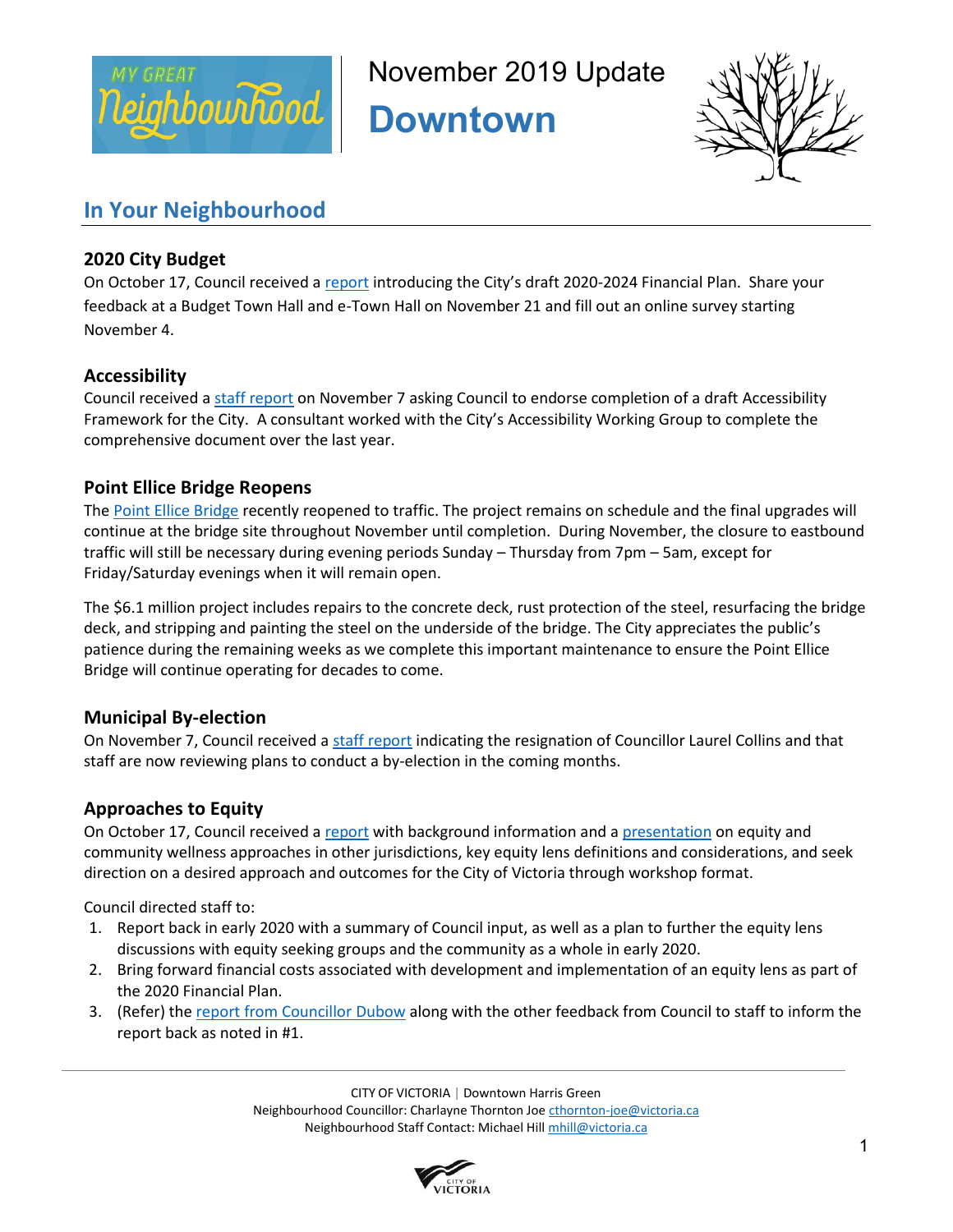

November 2019 Update

**Downtown** 



# **Crystal Pool**

On October 17, Council participated in a workshop (including a presentation) to confirm details that will inform the approach to implementing the next phase of work on the Crystal Pool and Wellness Centre replacement project and ensure the future project plan is aligned with Council's expectations. Council added a provision that the pool project includes consideration of a possible neighbourhood library branch.

# **My Great Neighbourhood Grants**

The fall application intake for neighbourhood grants is now closed. Thirty-four applications in total were received including six applications for projects in the Downtown neighbourhood.. Neighbourhood staff will be taking the report to Committee of the Whole for November 28 for approval.

# **Renters Advisory Committee**

On October 17, Council approved a report with the revised Renters' Advisory Committee's Terms of Reference and Work Plan for Council's consideration.

# **Council Meetings**

Committee of the Whole meets on November 7, 14, 21 and 28 at 9am. Council meets on November 14 and 28 beginning at 6:30pm. Residents can watch recordings of the meetings here.

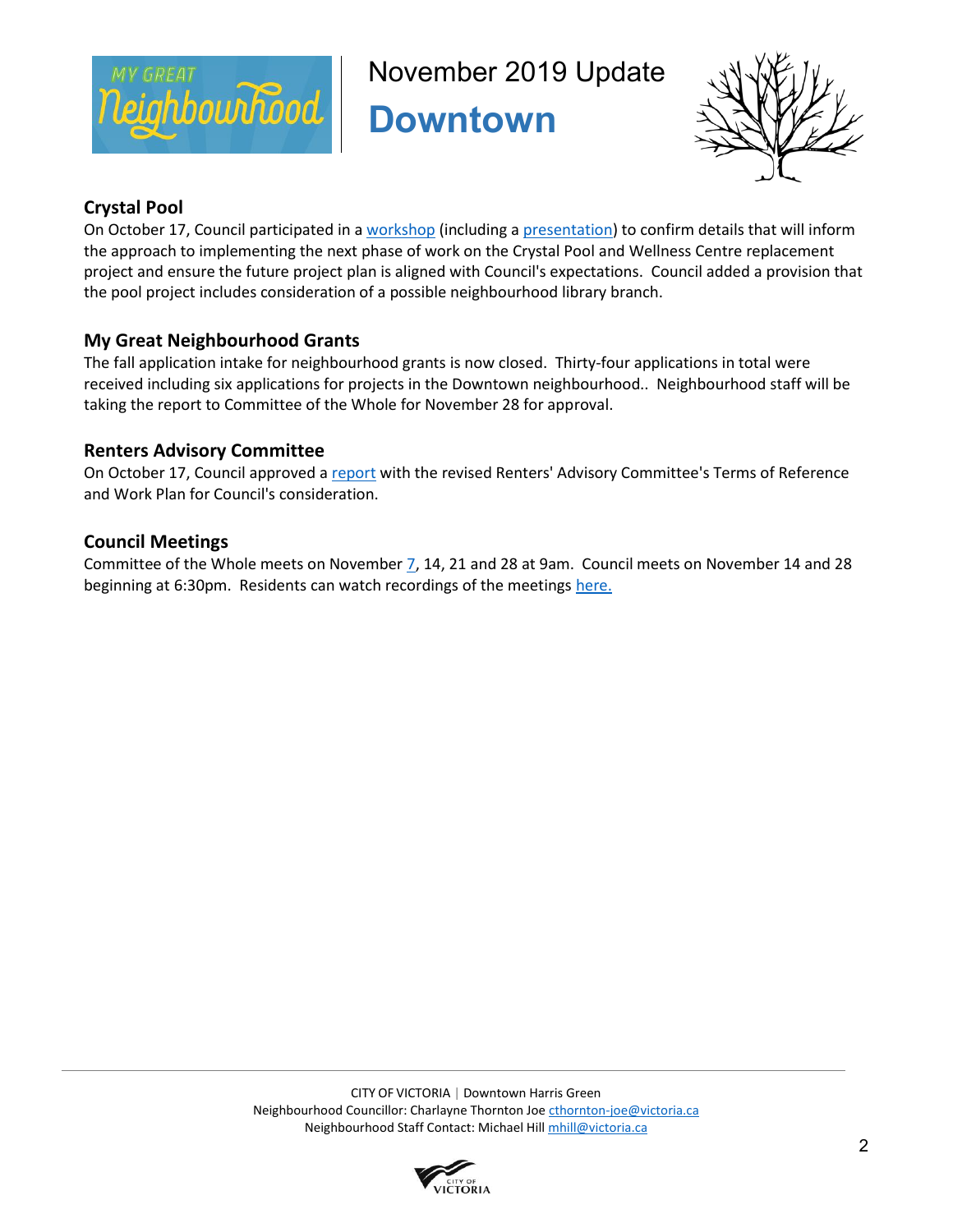# **Community Development Committee (CDC)**

# **November 2019**

**Chair:** Suzanne Dubé 

**CDC Members:** Renee Layberry, Pat Chapman, Fred Shean, Denise Nicholl, Rosamond Neville, Dale Dearing 

**Ex officio:** Doug Boyd and Dianne Flood, Co-Chairs Communications and Membership (CMC)

**Idea for Board to Consider:** Renaming CDC to CEC. Community Engagement Committee. Does this reflect better what the committee is doing? Does it matter? I look forward to a quick discussion and decision on this question at the meeting.

#### **Activities Since Last Meeting:**

The Belize Cargo Trike has been ordered and will arrive in the new year. We are planning to have the Trike Crew ready to operate by April 2020 when the nicer weather arrives. We will need to pay for the Bike and arrange for storage as soon as it arrives (January time frame).

Volunteer Victoria has agreed (we have signed MOU) to undertake the volunteer training for the Trike Crew and within our budget of \$1000. We will work with them to develop content for the training session and volunteer orientation manual/materials.

The DRA CDC postcard is nearly completed. The CDC committee meets on November 16th to finalize the design and copy. Latest Draft Attached. Comments welcome.

Our committee will now shift gears and use the postcard content and design to develop the web landing page for the Community Development Committee. This will be a crucial resource since the Trike Crew will be driving new members to the landing page for ideas about how to get engaged and how to take action on their community development project ideas.

We continue to make phone calls to current DRA members to gage interest in getting more involved. Rosa Neville is now helping me with the calls, so we are making slow but steady progress. DRA members are responding very positively to our calls. So far, I've talked to 8 people who are willing to get more involved and volunteer some time. Most are interested in working with the Trike Crew. I'm inviting those that seem the most interested to come check out future CDC meetings. I've also received one enthusiastic inquiry from a  $4<sup>th</sup>$  year UVIC student who saw our posting on the Volunteer Victoria portal. We are pleased that there is such a high level of interest to get more involved within our current membership base This is good news for the capacity of the DRA to grow to the next level of organizational development.

The Volunteer Appreciation Breakfast on Nov 13<sup>th</sup> at Villages is fully subscribed with 15 attendees.

The Downtown Victoria Business Association Light Maze Event is not offering a booth to the DRA this year (perhaps next year). At this point they have asked that interested DRA members sign up through their website to become volunteers for the event. At our CDC meeting on Nov 16<sup>th</sup>, we will discuss whether this event should still be a focus for our time and efforts. It no longer sounds like an opportunity for promoting the DRA. Although, we should promote the volunteer opportunity and the event to DRA members.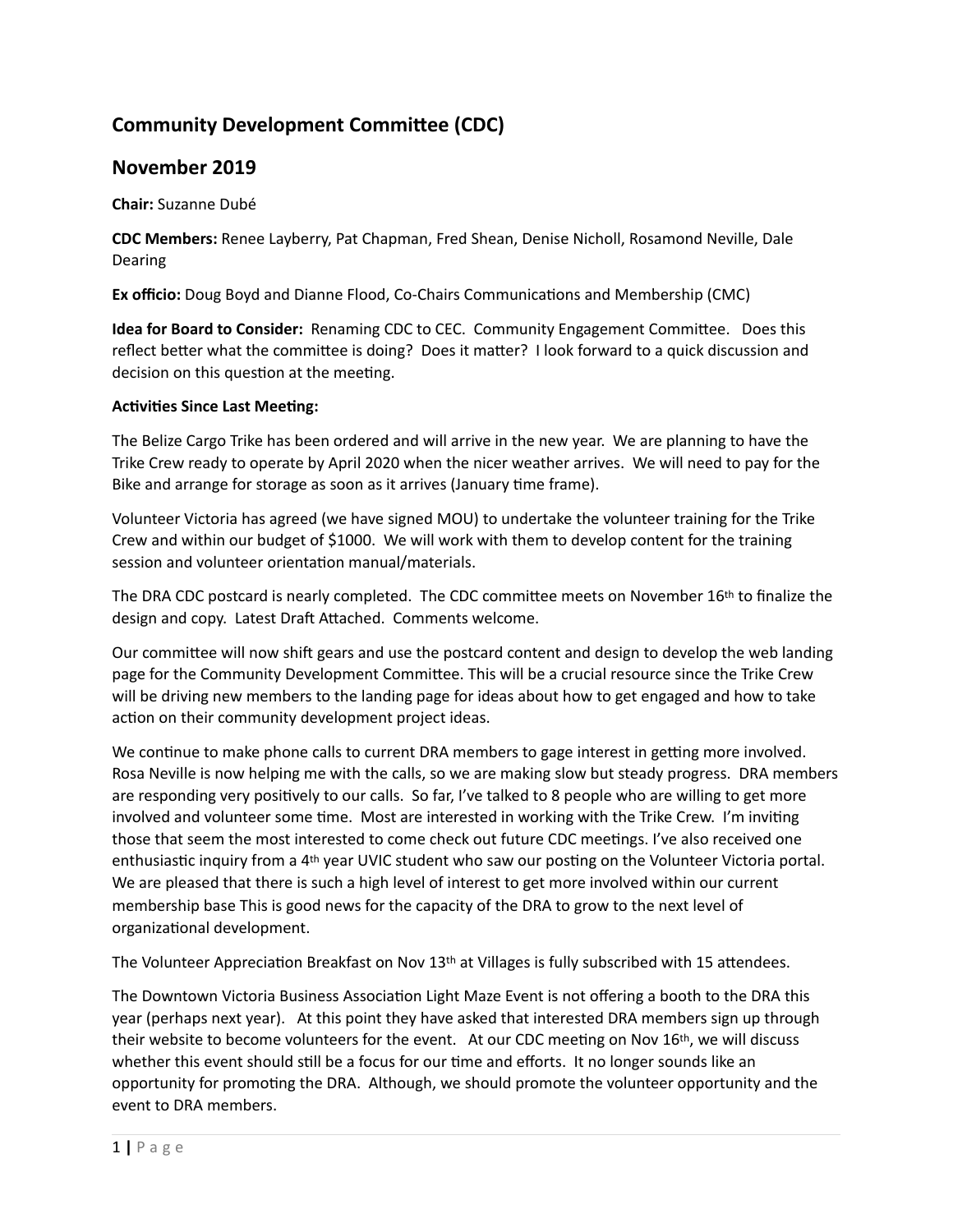My major concern with the increase in volunteers who are willing to get involved is having the right infrastructure to keep these new volunteers meaningfully engaged and ensure they have a great experience. We don't have a central database to store volunteer information or a system to coordinate training and activities. I'm working from email chains, paper lists and excel spreadsheets and the efficacy of this method is short lived. I am recommending that a priority for the DRA would be to investigate a software tool (or support to use Mail Chimp if it would be effective) for managing volunteers. If the DRA is to grow through the engagement of volunteers, managing them professionally will be critical to our success. 

In conclusion, the project is moving forward slowly. Our revised timeline for having the Trike Crew in operation is April 2020. We are however very excited by the positive responses so far from DRA members to our call to action.

Community Development Committee Members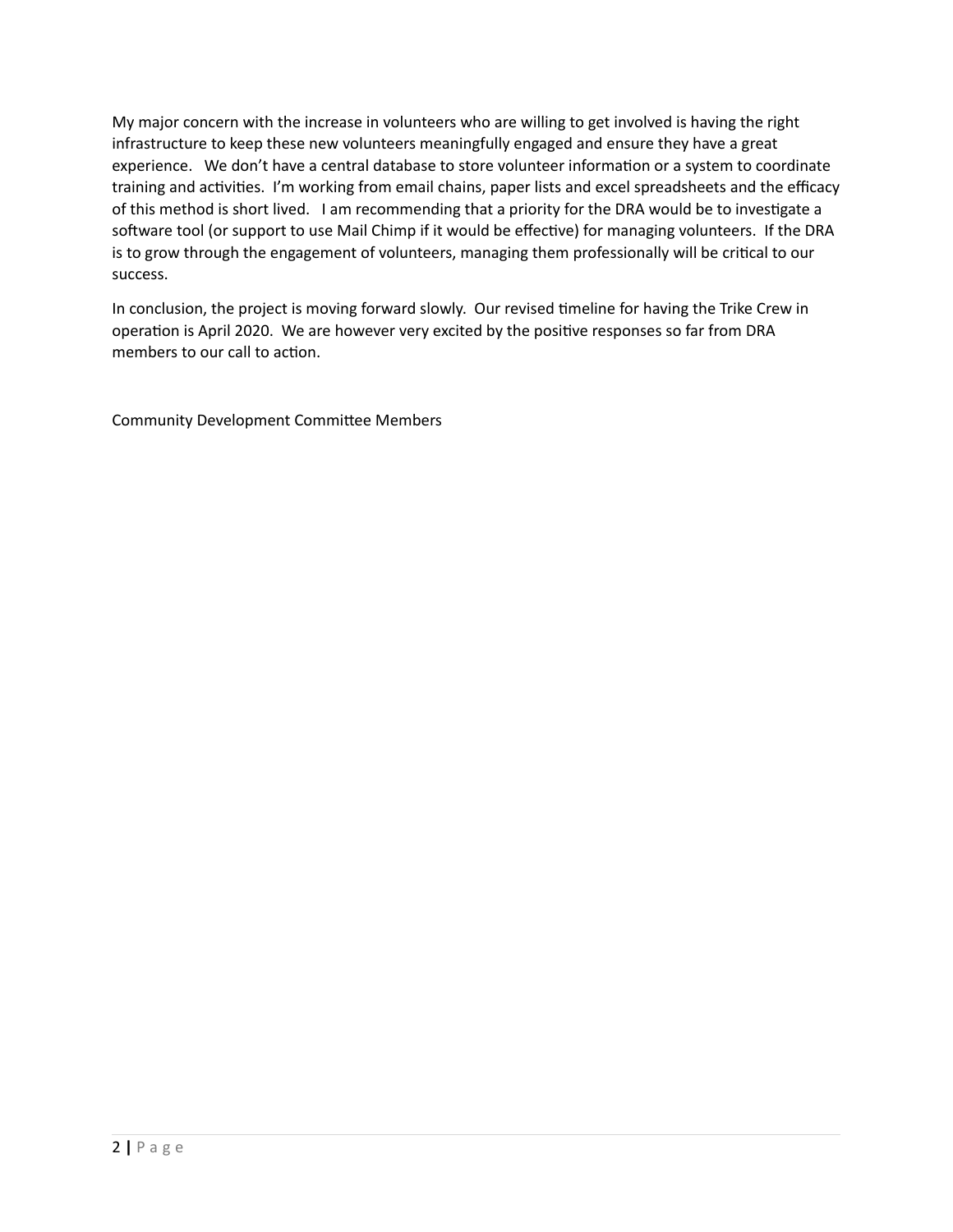### **2019 NOVEMBER DRA Board Meeting Land Use Committee**

#### **LUC: Current**

- 1. Pacific Mazda Site/Firehall Site Jawl Residential Rezoning (incl R-48 Zone) to increase density and add residential uses for a phased development including 4 development areas with 4 main buildings (12, 14, 15 and 17 storeys). Mixed housing, commercial and retail space, a public plaza and a new post disaster building (Fire Hall No.1) are proposed. The proposal requires an amendment to the OCP. Passed by Council at Public Hearing on 24 Oct 2019. Concerns and objections from LUC and community members re manipulation of process and violations of OCP dismissed by Staff and Council.
- 2. Legal challenges for R-48 Zone. To be discussed with board.
- 3. Official Community Plan VCAN petition to Council outlined below. No response from Staff or Council to date.

"That no more amendments be granted to Section 6: Land Management and **Development** (pg 33 - 50) of the OCP, without first requiring and receiving a developer-funded independent study of where and why changes are being proposed that are contrary to OCP policy. This study must be provided prior to the CALUC meeting and would form part of the public notice.

That for ALL potential OCP amendments, developers provide a detailed rationale that responds to all social and physical policy directions contained in the OCP. This rationale is to be specifically addressed in the first staff report prior to first reading of any OCP amendment bylaw. "

- 4. 1124 Vancouver J. Gordon Enterprises Second CALUC held 6 Nov 2019. Changes from previous iteration: increased density (3.39 FSR), 18 more units, bigger variance for parking. Applicant still maintains the project will provide affordable housing but can't yet outline how it will be incorporated. Applicant will discuss options with Staff. May need another CALUC if proposal changes substantively. Otherwise, letter to be sent. Status: Application submitted to the City 6 Nov 2019.
- **5.** 900-block Yates (Market On Yates & Harris Green Village) between Quadra to Vancouver and Yates to View, as well as the eastern half of the 1000-block Yates (mid-block to Cook) - Starlight Investments. CALUC meeting scheduled for 3 Dec 2019 at Ambrosia Centre on Fisgard. Project includes R-48 Zone. Notifications from applicant via City to be sent shortly.
- **6.** DRA LUC Meeting on 7 Oct 2019 met with planning staff to discuss aspects of DCAP that might be considered for revision or refinement. Problems with existing plan discussed regarding lack of adequate tower separation, existing Design Guidelines not being enforced (eg. maximum floor plate size), and encouraging staff to allow the creation of orphan lots for creation of future parks in DTHG.
- 7. Blanshard Block David Fullbrook with D'Ambrosio Met with representatives who plan to develop NW corner of Blanshard and Fort. Project proposes unique tower design for modern low-staff hotel catering to tech industry/millennials. The remainder of the block, including The Montrose Building will be maintained with residential and small CRUs (which are being renovated as vacancies arise).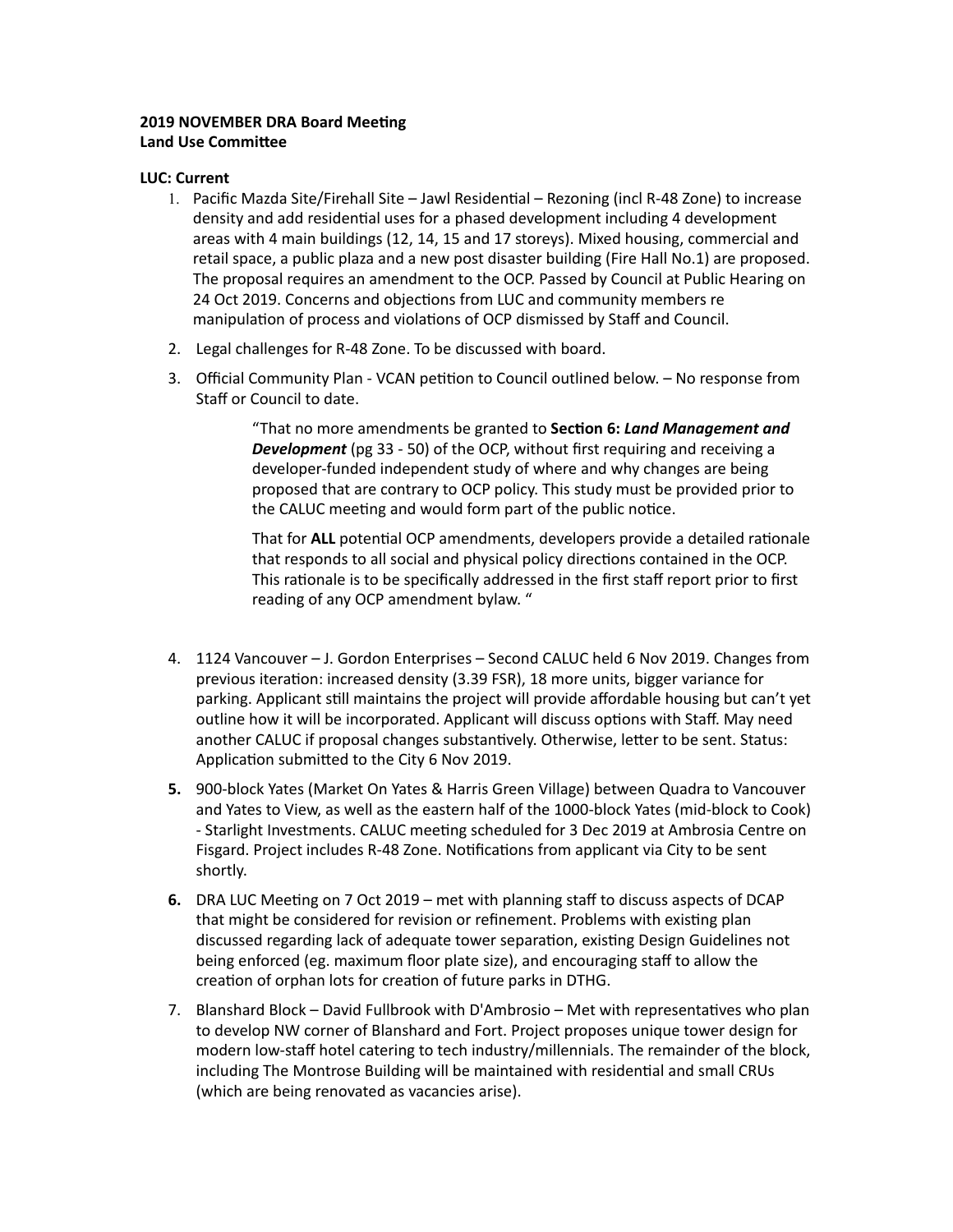- 8. 1620 Blanshard (Gateway Green) Tri-Eagle & Jawl Residential Temporary Use Permit to demolish the two-storey commercial building and provide 62 surface parking spaces. Letter submitted 10 Oct 2019. Status: Scheduled for Committee of the Whole 14 Nov 2019.
- 9. 937 View St Nelson Investments w de Hoog & Kierulf Development Permit with Variance to build a 15-storey 255 rental units with parking for 17 vehicles and 172 bikes on R48 land and located in Fort St Heritage Corridor using pre-fabricated components. Proposed FSR 7.27. Applicant is not proposing to rezone away from R-48 zone. Status: City Provided Comments to Applicant 4 Nov 2019 and is With Applicant. (Next steps Staff report and CotW.)
- 10. 700 Douglas (Bus Depot) Bosa with James KM Cheng  $-$  Rezoning to construct longterm rental with ground floor commercial. Plans submitted 7 Jun 2017 but application has been idle until recently. Staff review of revised plans completed 4 Oct 2019. No recent contact from the developer re CALUC meeting. Status: With Applicant since 4 Oct 2019.

### **LUC: Ongoing and Active**

- **1.** 1150 Cook St (Pluto's) Dan Robbins & Fraser McColl Development Permit with Variance. Dominant response was that it's an attractive project but it's over the 10storey height limit that defines the density for the R-48 zone and the proposed density (8.98 FSR) is significantly above the OCP Maximums. Letter to be sent. Status: Application submitted and Review by City since 29 Oct 2019.
- 2. 1010 Fort St Abstract Developments Rezoning for the development of a 12-storey building with ground floor commercial and 55 residential above with 7 vehicle parking and 97 bike parking spots. Proposed FSR 5.37. The CALUC letter submitted 1 Oct 2019. Revised plans filed 9 Oct 2019. Application was reviewed by Advisory Design Panel on 23 Oct 2019. Status: With Applicant. Next step: Committee of the Whole.
- 3. Northern Junk Reliance Properties Rezoning for the redevelopment of existing heritage buildings and a residential with ground floor commercial, mixed use addition, concurrent Heritage Alteration with FSR 3.39. CALUC Letter submitted 10 Sept 2019. Status: Staff Review of Revised Plans since 22 Oct 2019.
- 4. 1700 Blanshard (Hudson District) Townline Development Permit w Variance for a 23storey XX unit (rental?) residential building w ground floor commercial. Variance for building massing setback at the upper storeys Blanshard and Fisgard Street) and surface parking. Proposed FSR XX Status: Staff Review of Revised Plans since 10 Apr 2019.
- 5. Duck Block UVic Properties/Chard Rezoning, Development Permit and Heritage Alteration for 6-storey hotel with ground floor commercial with FSR 4.39. Includes an OCP amendment for a very significant increase in density in violation of Old Town Design Guidelines and best practices of Heritage Conservation. CALUC Letter submitted 30 July 2019. Status: Application Review by City since 12 Jun 2019.
- 6. 506 Herald (Herald St Brew Works) Mike and Lee Spence Development Permit with Variance: Applicant seeking a permit to construct a rooftop patio with an occupancy of 99 additional liquor primary seats; bringing total occupancy to 275 from the previously approved 178. Letter to be sent if application proceeds. Status: With Applicant since 29 Jan 2019.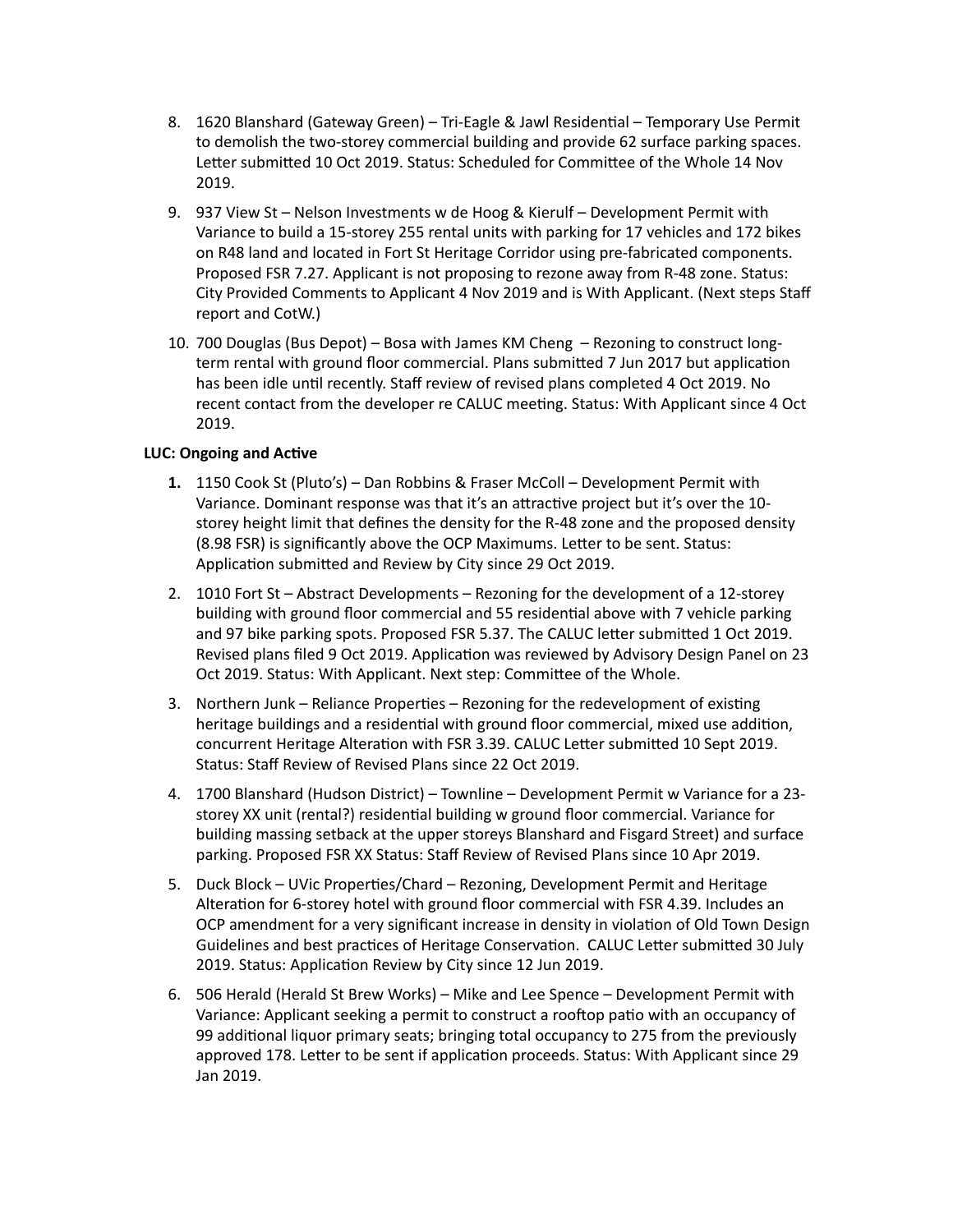- 7. 975 Pandora (Seventh Adventist Church) Townline Rezoning and BP for 166 residential rental units in 8-storey podium and 16-storey tower at 5.50 FSR with ground floor commercial. Vehicle parking at 133 exceeds requirements as does bike parking at 229. No retention of church building. CALUC letter submitted Mar 2018. Status: With Applicant since 11 Jan 2019.
- 8. 550 Pandora Housing Society (name?) with Alan Lowe Rezoning for a 5-storey, 36-unit affordable-housing rental apartment building with ground-floor commercial use. Proposed FSR 3.62. Status: With Applicant since 4 Dec 2018.
- 9. Centennial Square Refurbishment No response from Bridget Frewer since 12 Nov 2018.
- 10. Ship Point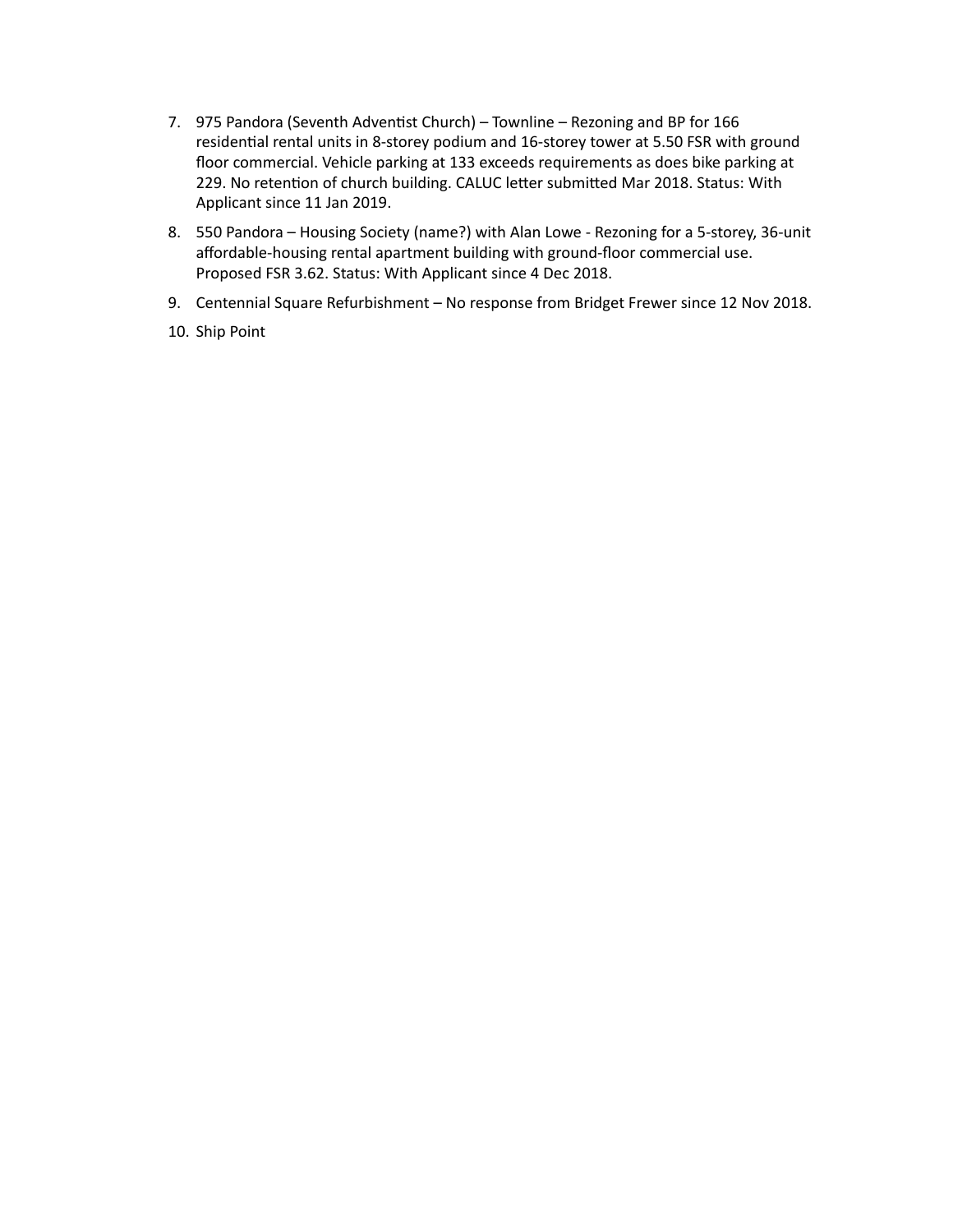# Urban Livability Committee – November 2019 report to DRA Board

- **1)** A Great Neighbourhood grant application was submitted with support from the Victoria Coalition to End Homelessness.
- Goal: To run a pilot half-day workshop for residents and business employees of the Downtown providing a simplified form of nonviolent crisis intervention training.
- Purpose: To increase the skillset and decrease the anxiety of those coming in contact with street-entrenched individuals
- To help residents and employees understand the challenges faced by people experiencing homelessness by introducing them to fellow residents of the city who have lived experience of homelessness
- To provide residents/business employees with skills and confidence to engage homeless individuals in the city in a respectful and caring manner.
- To address feelings of insecurity and fear experienced by many business employees and housed residents of the Downtown Victoria when encountering folk struggling with homelessness and/or mental health or substance use concerns.
	- 2) Priorities for committee work include:
	- Maintain current involvement on external committees like the DSP and 900 Block of Pandora
	- Advocate for improved safety and community access to resources  $-$  eg. public washrooms, a safe inhalation site, increased access to storage at Our Place, increased services for youth at risk. Improvements would result in less conflict between unhoused and housed Victoria residents
	- Develop and deliver Spring workshop if Great Neighbourhood grant process is successful
	- Identify and advocate for increased green space in the Downtown core
	- Identify and develop policy statements on issues related to urban livability

### **External Committee reports-**

### **1)** Downtown Service Providers meeting

**Mental health services update** - Island Health only provides mental health care to those diagnosed with what used to be called "Axis 1 disorders". Axis 1 disorders include serious depression, bipolar disorder, schizophrenia and schizo-affective disorders. Those who have Axis 1 disorder must also be attached to the health system through the ACT (Assertive Community Treatment) team.

- There is a wait list to be seen by the ACT team.
- Seven Oaks is Victoria's step-down tertiary mental health facility. There is a **bottle neck** in moving people out of tertiary care into housing.
- Seniors with acute mental health care and developing physical care needs are of increasing concern. There are **few seniors' facilities** available to provide adequate care.
- Needed Safe Inhalation site and public washrooms in Pandora/Johnson corridor

**Shelter System** -Emergency shelter beds/mats have now been opened at locations throughout the city.

**Housing** – There are 1000 active applications in the BC Housing system. Priority clients include those over the age of 55 and Indigenous folk.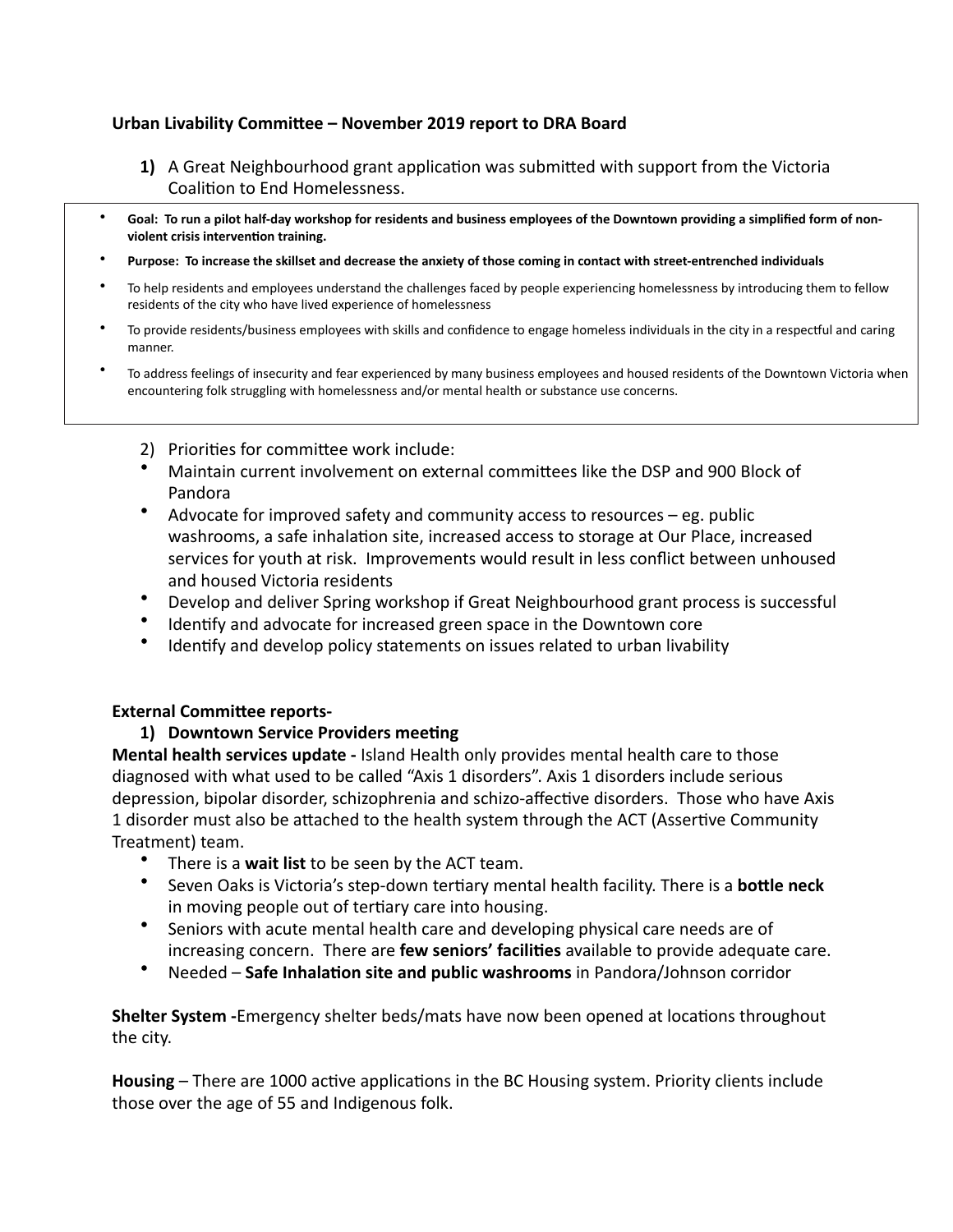# 2) 900 Block Pandora Good Neighbour meeting No report.

# **3) Pandora/Johnson Street Community Working Group**

Ongoing work continues focused on needle pick up and the gathering of abandoned clothing and household items. Police and bylaw continue daily patrols. Police and bylaw officers acknowledged that preventing people from congregating on Pandora is not a solution because there is no place for people to go. People are staying close to Our Place and The Harbour because of their need for community and in order to remain safe.